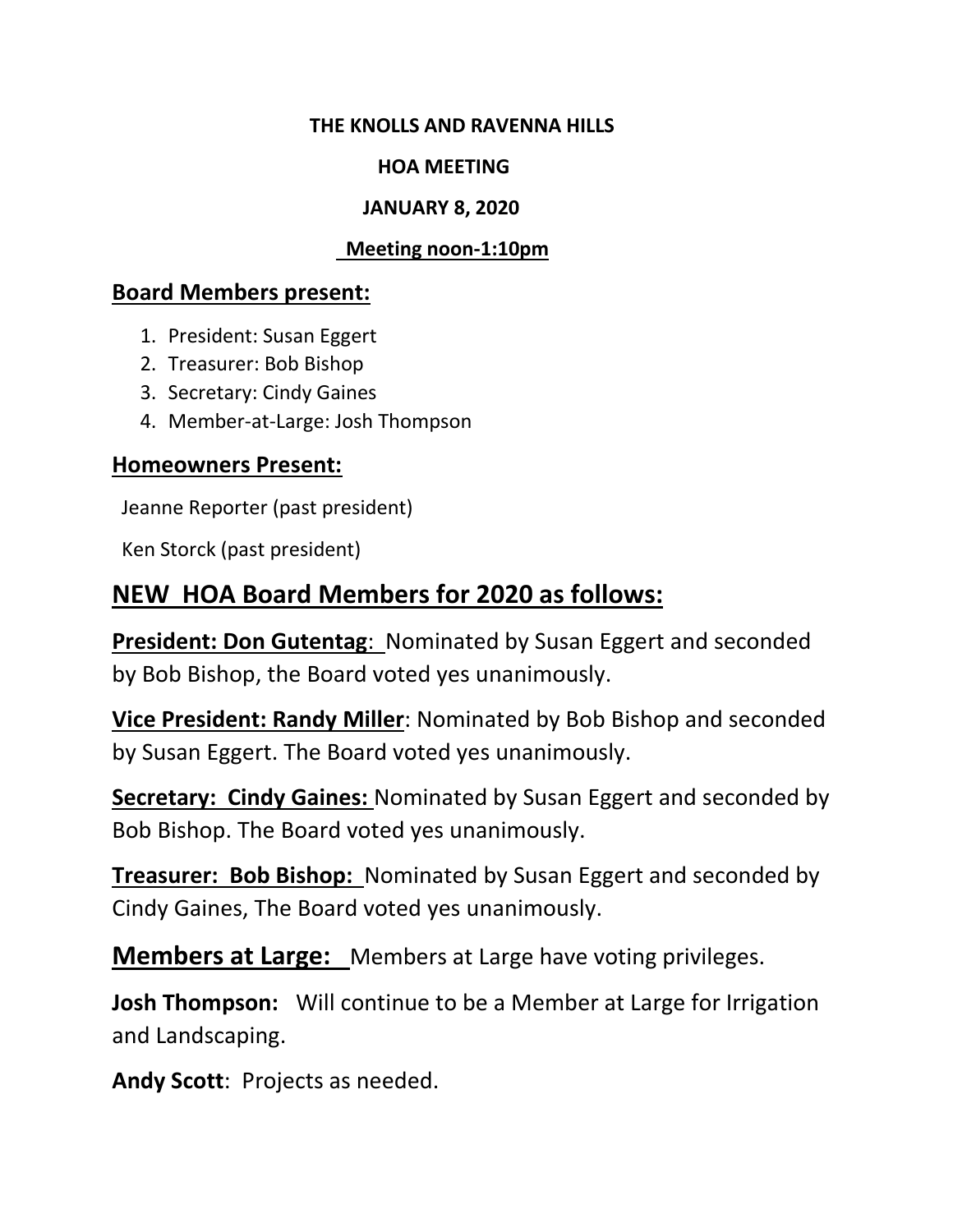## **Home Owner Volunteer:**

**Ken Storck**: Home owner who has volunteered to do projects as needed.

# **ARCHITECUAL CONTROL COMMITTEE for 2020:**

**Ravenna Hills**: Kathy Hall and Dave Meyers

**The Knolls**: Wayne Smith and Mike Bullen

\*\* No ACC Requests submitted or discussed this meeting.

# **Ravenna Hills/Bookcliff Gardens Liaison:**

Bob Bishop and Cindy Gaines

**HOA Management Company Updates** – The HOA Board will continue

as the management company for The Knolls and Ravenna Hills.

- 1. Susan Eggert gave Cindy Gaines the key to the PO Box for The Knolls/Ravenna Hills Association**.**
- 2. Susan Eggert's office will continue to print Labels for the HOA
- 3. Bob Bishop is a registered agent with DORA
- 4. Secretary of State: Les McPherson has registered as our HOA Representative.
- 5. The HOA phone number will be transferred to Cindy Gaines.
- 6. Bookcliff Gardens will continue the second year contract for The Knolls and Ravenna Hills. Bob Bishop and Ken Storck will meet with Bookcliff Gardens to discuss concerns/needs.
- 7. Bob Bishop talked with Bookcliff Gardens about removal of Cat Tail plants around the ponds, as they can negatively impact the irrigation system. This will be an extra charge.
- 8. Mr. Quesenberry (Attorney) will continue evaluation/updating of the CCRs.

9. November and December Financial Statements will be posted on the HOA Website.